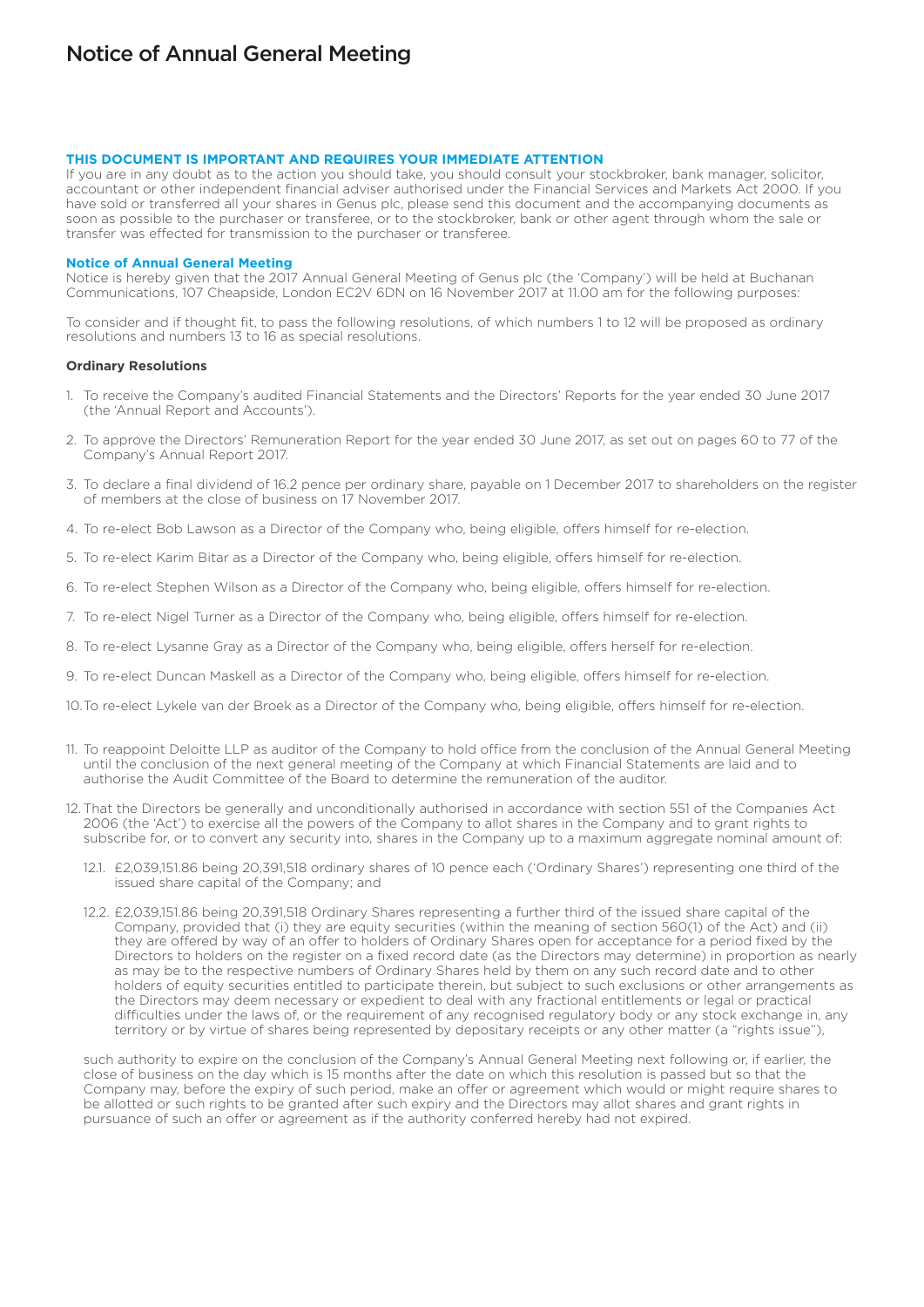## **Special Resolutions**

- 13.That subject to and conditional on the passing of resolution 12, the Directors be empowered, pursuant to sections 570 and 573 of the Act, to allot equity securities (within the meaning of section 560 of the Act) for cash pursuant to the authority conferred by resolution 12 or by way of a sale of treasury shares as if section 561(1) of the Act did not apply to any such allotment, provided that this power shall be limited to the allotment of equity securities (or sale of treasury shares):
	- 13.1. in connection with an offer of securities (but in the case of the authority granted under paragraph 12.2 of resolution 12 above by way of rights issue only, as defined in that paragraph) to the holders of Ordinary Shares on a fixed record date (as the Directors may determine) in proportion as nearly as may be to the respective numbers of Ordinary Shares held by them, on any such record date and to such other holders of equity securities entitled to participate therein, but subject to such exclusions or other arrangements as the Directors may deem necessary or expedient to deal with any fractional entitlements or legal or practical difficulties under the laws of, or the requirement of any regulatory body or any stock exchange in, any territory or by virtue of shares being represented by depository receipts or any other matter; and
	- 13.2. other than pursuant to paragraph 13.1 above, to any person or persons up to an aggregate nominal amount of £305,872.78 representing not more than 5% of the issued share capital of the Company as at 2 October 2017 (being the latest practicable date prior to the publication of this Notice),

and shall expire upon the expiry of the general authority conferred by resolution 12 above, save that the Company may, before such expiry, make an offer or agreement which would, or might, require equity securities to be allotted, or treasury shares to be sold, after such expiry and the Directors may allot equity securities or sell treasury shares in pursuance of any such offer or agreement as if the power had not expired.

- 14.That subject to and conditional on the passing of resolution 12, the Directors be authorised in addition to any authority granted under resolution 13 to allot equity securities (within the meaning of section 560 of the Act) for cash pursuant to the authority conferred by resolution 12 or by way of a sale of treasury shares as if section 561(1) of the Act did not apply to any such allotment or sale, provided that this power shall be:
	- 14.1. limited to the allotment of equity securities, or sale of treasury shares, up to an aggregate nominal amount of £305,872.78 representing not more than 5% of the issued share capital of the Company as at 2 October 2017 (being the latest practicable date before publication of this Notice); and
	- 14.2. used only for the purposes of financing (or refinancing, if the authority is to be used within six months after the original transaction) a transaction which the Directors of the Company determine to be an acquisition or other capital investment of a kind contemplated by the Statement of Principles on Disapplying Pre-Emption Rights most recently published by the Pre-Emption Group prior to the date of this Notice,

and shall expire upon the expiry of the general authority conferred by resolution 12 above, save that the Company may, before such expiry, make an offer or agreement which would, or might, require equity securities to be allotted, or treasury shares sold, after such expiry and the Directors may allot equity securities or sell treasury shares in pursuance of any such offer or agreement as if the power had not expired.

- 15. That the Company be generally and unconditionally authorised to make market purchases (within the meaning of section 693(4) of the Act) of Ordinary Shares on such terms and in such manner as the Directors think fit provided that:
	- 15.1. the maximum aggregate number of Ordinary Shares hereby authorised to be purchased is 6,117,455 (representing 10% of the Company's issued ordinary share capital as at 2 October 2017, being the latest practicable date before publication of this Notice);
	- 15.2. the minimum price, exclusive of any expenses, which may be paid for an Ordinary Share is 10 pence;
	- 15.3. the maximum price, exclusive of any expenses, which may be paid for an Ordinary Share is an amount equal to the higher of: (a) 105% of the average of the middle market quotations for an Ordinary Share, as derived from the London Stock Exchange Daily Official List, for the five business days immediately before the day on which such share is contracted to be purchased; and (b) the higher of the price of the last independent trade and the highest current independent bid for an Ordinary Share in the Company on the trading venues where the market purchases by the Company pursuant to the authority conferred by this resolution 15 will be carried out; and
	- 15.4. the authority conferred by this resolution shall expire on the conclusion of the Company's Annual General Meeting next following or the close of business on the day which is 15 months after the date of its passing (whichever occurs first) unless previously renewed, varied or revoked by the Company in general meeting, except that the Company may, before such expiry, enter into a contract for the purchase of Ordinary Shares under the authority hereby conferred prior to the expiry of such authority, which will or may be completed by or executed wholly or partly after the expiration of this authority, and may purchase its Ordinary Shares in pursuance of any such contract.
- 16.That a General Meeting, other than an Annual General Meeting, may be called on not less than 14 clear days' notice and that such authority shall expire on the conclusion of the Company's Annual General Meeting next following.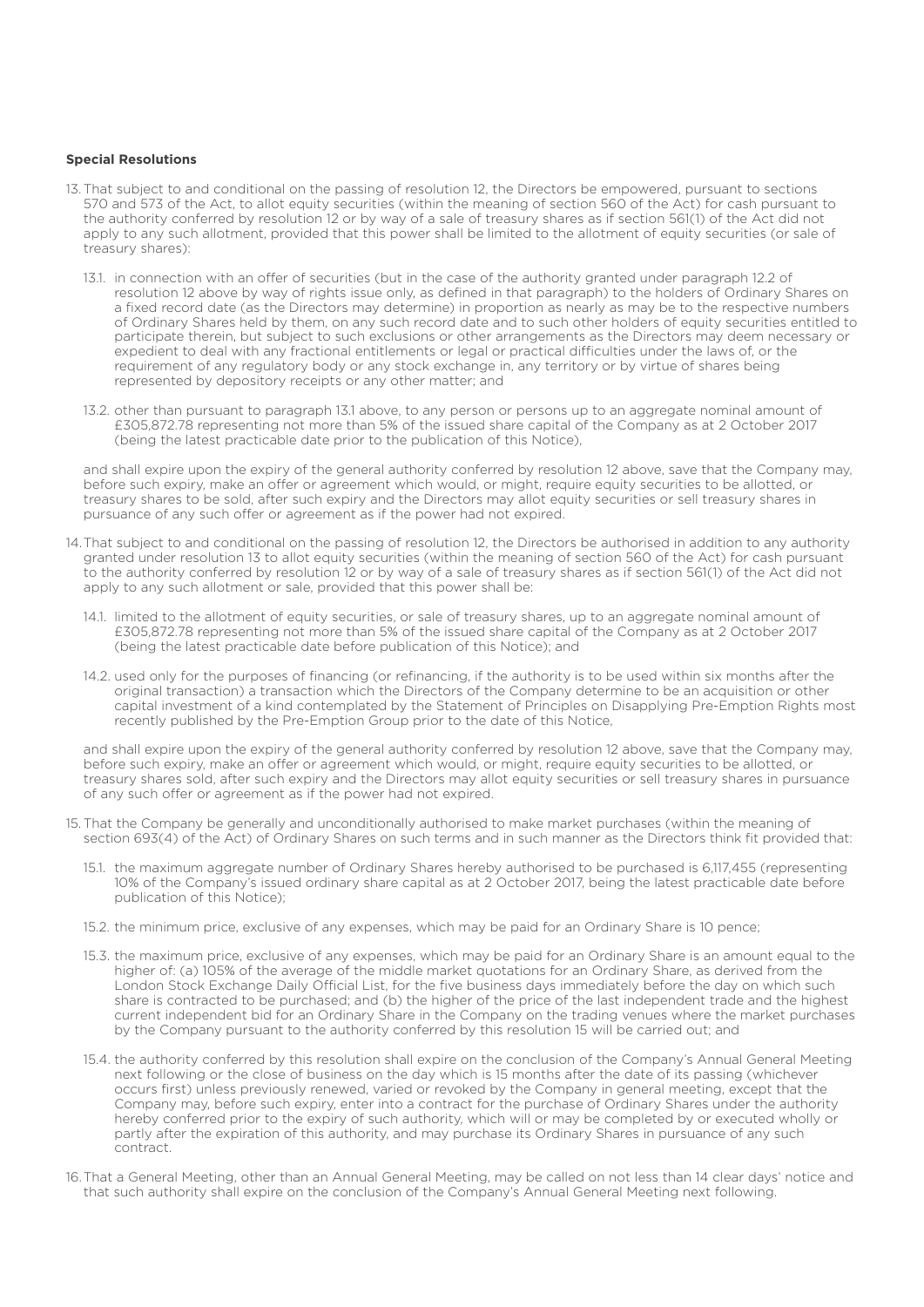## **Notice of Annual General Meeting continued**

The Board considers that all the resolutions to be considered at the Annual General Meeting are in the best interests of the Company and its members as a whole and are therefore likely to promote the success of the Company for the benefit of its members as a whole. The Directors unanimously recommend that you vote in favour of all the proposed resolutions as they intend to do in respect of their own beneficial holdings which amount in aggregate to 108,874 shares representing approximately 0.178% of the existing issued ordinary share capital of the Company.

By order of the Board Registered office: Matrix House Basing View Basingstoke RG21 4DZ Registered in England and Wales with number 02972325

ini faite

**Dan Hartley** Group General Counsel & Company Secretary 2 October 2017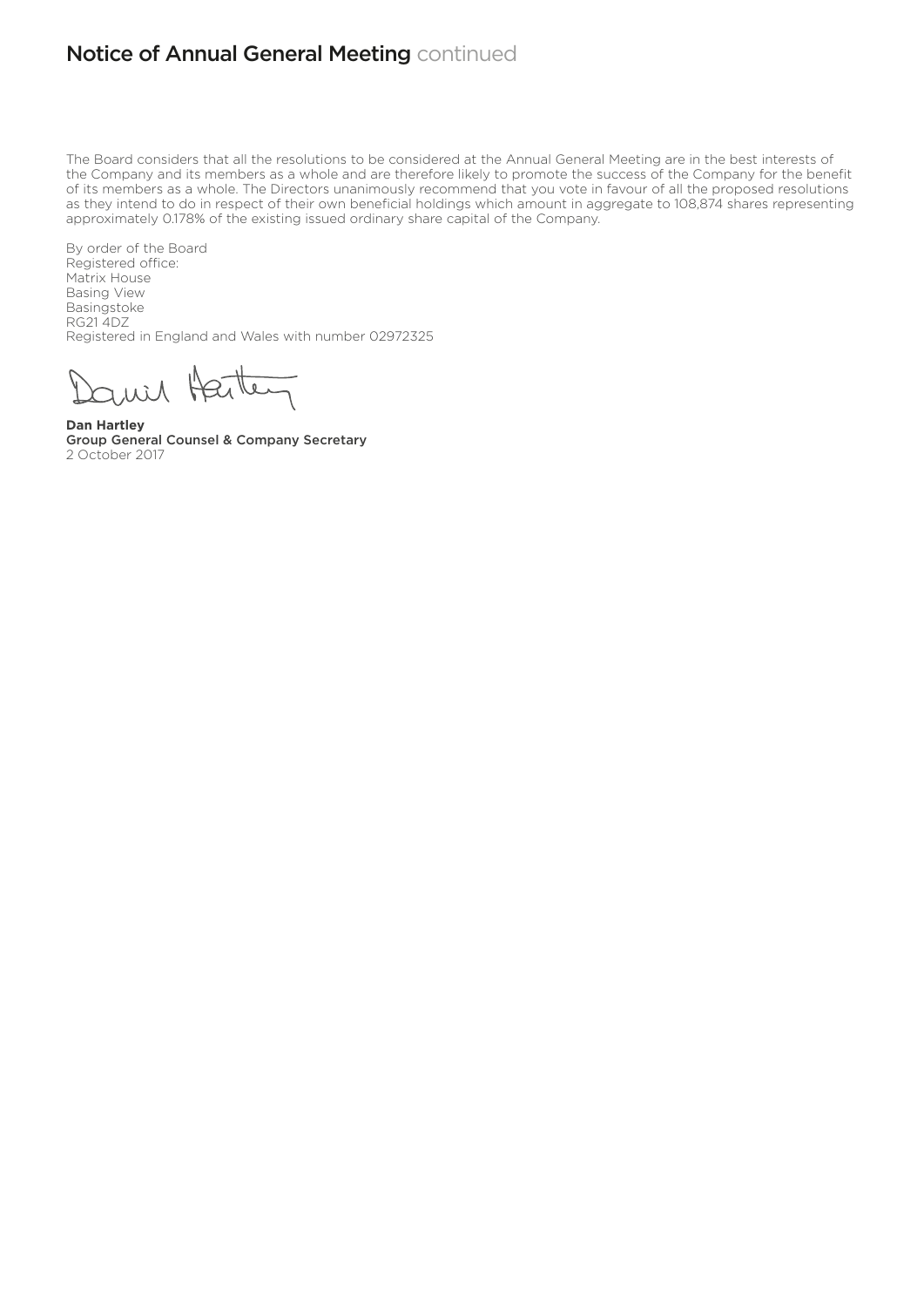## **Explanatory Notes**

This section contains an explanation of each of the resolutions to be put to the Annual General Meeting. Resolutions 1 to 12 are ordinary resolutions requiring the approval of a simple majority of shareholders present (in person or by proxy) and voting at the Annual General Meeting. Resolutions 13 to 16 are special resolutions requiring the approval of 75% of shareholders present (in person or by proxy) and voting at the Annual General Meeting.

## **Resolution 1 – To Receive the Annual Report**

The Chairman will present the Annual Report to the Annual General Meeting.

## **Resolution 2 – Approval of the Directors' Remuneration Report**

The Company is required to offer an annual advisory vote on the implementation of the Company's existing remuneration policy in terms of the payments and share awards made to Directors during the year (the 'Directors' Remuneration Report') and a separate binding vote on the Company's forward looking remuneration policy (the 'Directors' Remuneration Policy') at least once every three years, or earlier if a change is made to the Directors' Remuneration Policy, or if the advisory vote is not passed by shareholders.

Resolution 2 seeks shareholder approval for the Directors' Remuneration Report as set out on pages 60 to 77 of the Company's Annual Report 2017. The Directors' Remuneration Report gives details of the Directors' remuneration for the year ended 30 June 2017. Resolution 2 is an advisory resolution and does not affect the future remuneration paid to any Director. The report also includes details of the Remuneration Committee's representations and activities. The Company's auditor Deloitte LLP has audited those parts of the Directors' Remuneration Report which are required to be audited and their report is issued in the Company's Annual Report 2017.

Shareholder approval for the Directors' Remuneration Policy was given at the Company's Annual General Meeting held in November 2016. As there are no proposed changes to the Directors' Remuneration Policy, it is not required to be offered at this year's Annual General Meeting. For ease of reference, a table summarising the Directors' Remuneration Policy has been included on pages 78 to 81 of the Directors' Remuneration Report, but that table does not form part of the Directors' Remuneration Report for the purposes of resolution 2.

## **Resolution 3 – Final Dividend**

Final dividends must be approved by shareholders but must not exceed the amount recommended by Directors. If the meeting approves the recommended final dividend it will be paid out in accordance with resolution 3. An interim dividend of 7.4 pence per Ordinary Share was paid on 31 March 2017 to shareholders on the register at 3 March 2017, resulting in a total dividend for the year of 23.6 pence per Ordinary Share.

## **Resolutions 4 to 10 – Re-election of Directors**

In accordance with provisions of the UK Corporate Governance Code, all Directors of the Company are required to offer themselves for annual re-election. Biographies of all of the current Directors can be found on pages 42 to 43 of the Company's Annual Report 2017. The Board has confirmed, following a performance review, that all Directors standing for re-election continue to perform effectively and demonstrate commitment to their roles. The Board has considered whether each of the independent Non-Executive Directors is free from any relationship that could materially interfere with the exercise of his or her independent judgement and has determined that each continues to be considered to be independent.

## **Resolution 11 – Appointment of Auditor and Auditor's Remuneration**

The Company is required to appoint an auditor at each general meeting at which accounts are presented, to hold office until the end of the next such meeting. This resolution is recommended by the Audit Committee and proposes the reappointment of the Company's existing auditor, Deloitte LLP and gives authority to the Audit Committee to agree the auditor's remuneration.

## **Resolution 12 – Authority to Allot Shares**

Resolution 12 is proposed as an ordinary resolution and seeks the approval of shareholders, in accordance with section 551 of the Act, to authorise the Directors to allot Ordinary Shares for a period as stated in resolution 12.

The Investment Association ("IA") guidelines on directors' authority to allot shares state that IA members will regard as routine resolutions seeking the authority to allot shares representing up to two-thirds of the Company's issued share capital, provided that any amount in excess of one-third of the Company's issued share capital is only used to allot shares pursuant to a fully pre-emptive rights issue.

In light of the IA guidelines, the Board considers it appropriate that Directors be granted authority to allot shares in the capital of the Company up to a maximum nominal amount of £4,078,303.72 representing two-thirds of the Company's issued ordinary share capital as at 2 October 2017 (the latest practicable date prior to publication of this Notice). If the Company wishes to allot more than a nominal amount of £2,039,151.86 (representing one-third of the Company's issued ordinary share capital), then any additional amount can only be allotted pursuant to a rights issue. The power will last until the end of the next Annual General Meeting of the Company or, if earlier, on the close of business on the day which is 15 months after the date on which resolution 12 is passed.

The Directors have no current intention to allot new Ordinary Shares' (other than in relation to the Company's employee share schemes) and intend to comply with the guidance issued by the Investment Association. However, if the Directors do exercise this authority, the Directors intend to follow emerging best practice as regards to its use. As at the date of this Notice, no shares are held by the Company in treasury.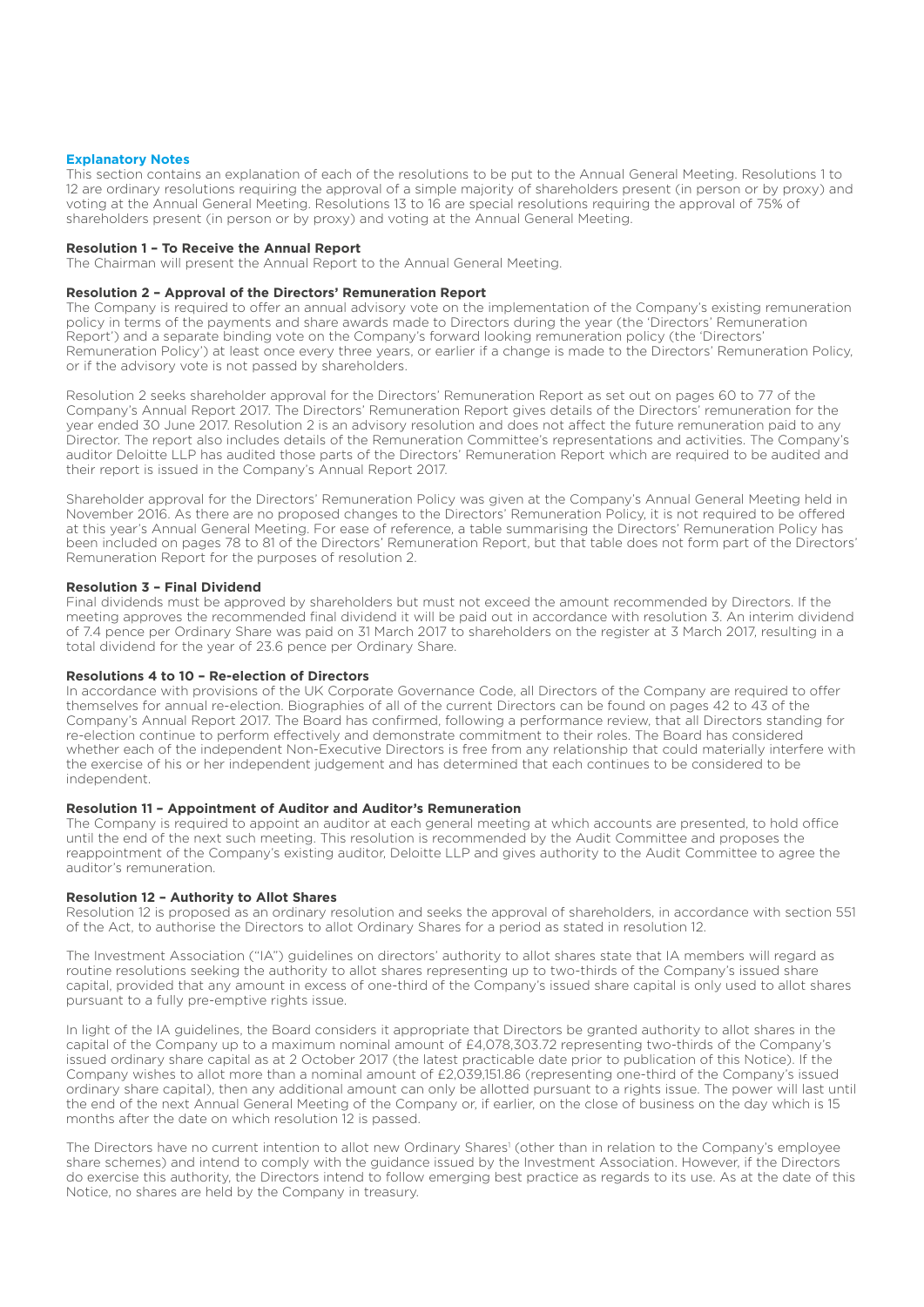# **Notice of Annual General Meeting continued**

## **Resolutions 13 and 14 – Disapplication of Pre-emption Rights**

Resolutions 13 and 14 are special resolutions and give the Directors authority to allot Ordinary Shares in the capital of the Company pursuant to the authority granted under resolution 12 above for cash without complying with the pre-emption rights in the Act in certain circumstances.

Resolution 13 will permit the Directors to allot:

- (a) equity securities for cash and sell treasury shares up to a nominal amount of £4,078,303.72, representing two-thirds of the Company's issued share capital as at 2 October 2017 (the latest practicable date prior to publication of this Notice) on an offer to existing shareholders on a pre-emptive basis (that is including a rights issue or an open offer), with one-third being available only in connection with a rights issue (in each case subject to any adjustments, such as for fractional entitlements and overseas shareholders, as the Directors see fit); and
- (b) equity securities for cash and sell treasury shares up to a maximum nominal value of £305,872.78, representing approximately 5% of the issued ordinary share capital of the Company as at 2 October 2017 (the latest practicable date prior to publication of this Notice) otherwise than in connection with a pre-emptive offer to existing shareholders.

Resolution 14 is being proposed as a separate resolution to authorise the Directors to allot additional equity securities for cash and sell treasury shares up to a maximum nominal value of £305,872.78, representing a further 5% of the issued ordinary share capital of the Company (as at 2 October 2017, being the latest practicable date prior to publication of this Notice), otherwise than in connection with a pre-emptive offer to existing shareholders for the purposes of financing a transaction (or refinancing within six months of the transaction) which the Directors determine to be an acquisition or other capital investment contemplated by the Pre-Emption Group's Statement of Principles (the "Pre-Emption Group Principles").

The Pre-Emption Group Principles were revised in March 2015 to allow the authority for an issue of shares for cash otherwise than in connection with a pre-emptive offer to be increased from 5% to 10% of the Company's issued share capital, provided that the Company confirms that it intends to use the additional 5% authority only in connection with an acquisition or specified capital investment which is announced contemporaneously with the issue or which has taken place in the preceding six-month period and is disclosed in the announcement of the issue (a 'Relevant Acquisition or Specified Capital Investment'). The Directors believe that it is appropriate to seek this additional 5% authority in resolution 14 to give the Company the flexibility that this resolution affords. In line with Pre-Emption Group 2016 guidance, the annual disapplication of pre-emption rights is being proposed as two separate resolutions.

The Board intends to adhere to the provisions in the revised Pre-Emption Group's Statement of Principles and to not allot shares for cash on a non pre-emptive basis in excess of an amount equal to 7.5% of the total issued ordinary share capital of the Company (excluding treasury shares) within a rolling three-year period, without prior consultation with shareholders.

The authority contained in resolutions 13 and 14 will expire upon the expiry of the authority to allot shares conferred in resolution 14 (that is at the end of the next Annual General Meeting of the Company or, if earlier, on the close of business on the day which is 15 months from the date of these resolutions). The Directors' existing authority expires at the forthcoming Annual General Meeting.

## **Resolution 15 – Authority to Purchase Own Shares**

Resolution 15, is proposed as a special resolution and seeks authority for the Company to purchase up to 10% of its Ordinary Shares at, or between, the minimum and maximum prices specified in this resolution. This power would be used only after careful consideration by the Directors, having taken into account market conditions prevailing at that time, the investment needs of the Company, its opportunities for expansion and its overall financial position. The Directors would exercise the authority to purchase Ordinary Shares only if they considered it to be in the best interests of shareholders as a whole and if the purchase could be reasonably expected to result in an increase in earnings per share.

The Directors have no present intention of exercising the authority to purchase Ordinary Shares but consider it prudent to obtain the flexibility this resolution provides. In considering whether to use this authority, the Directors will take into account factors including the financial resources of the Company, the Company's share price and future funding opportunities. The authority will be exercised only if the Directors believe that to do so would result in an increase in earnings per share and would be in the interests of shareholders generally. Any purchases of Ordinary Shares would be by means of market purchases through the London Stock Exchange.

Under the Act, the Company is allowed to hold its own shares in treasury following a purchase of its own shares, instead of cancelling them. Such shares may be resold for cash or used to satisfy share options and share awards under the Company's share incentive schemes but all rights attaching to them, including voting rights and any right to receive dividends, are suspended whilst they are held in treasury. If the Directors exercise the authority conferred by resolution 15, the Company will have the option of holding repurchased shares in treasury.

If resolution 15 is passed at the Annual General Meeting, it is the Company's current intention to hold in treasury all of the shares it may purchase pursuant to the authority granted to it. However, in order to respond properly to the Company's capital requirements and prevailing market conditions, the Directors will reassess at the time of any and each actual purchase whether to hold the shares in treasury or cancel them, provided it is permitted to do so. As at the date of this Notice, no shares are held by the Company in treasury.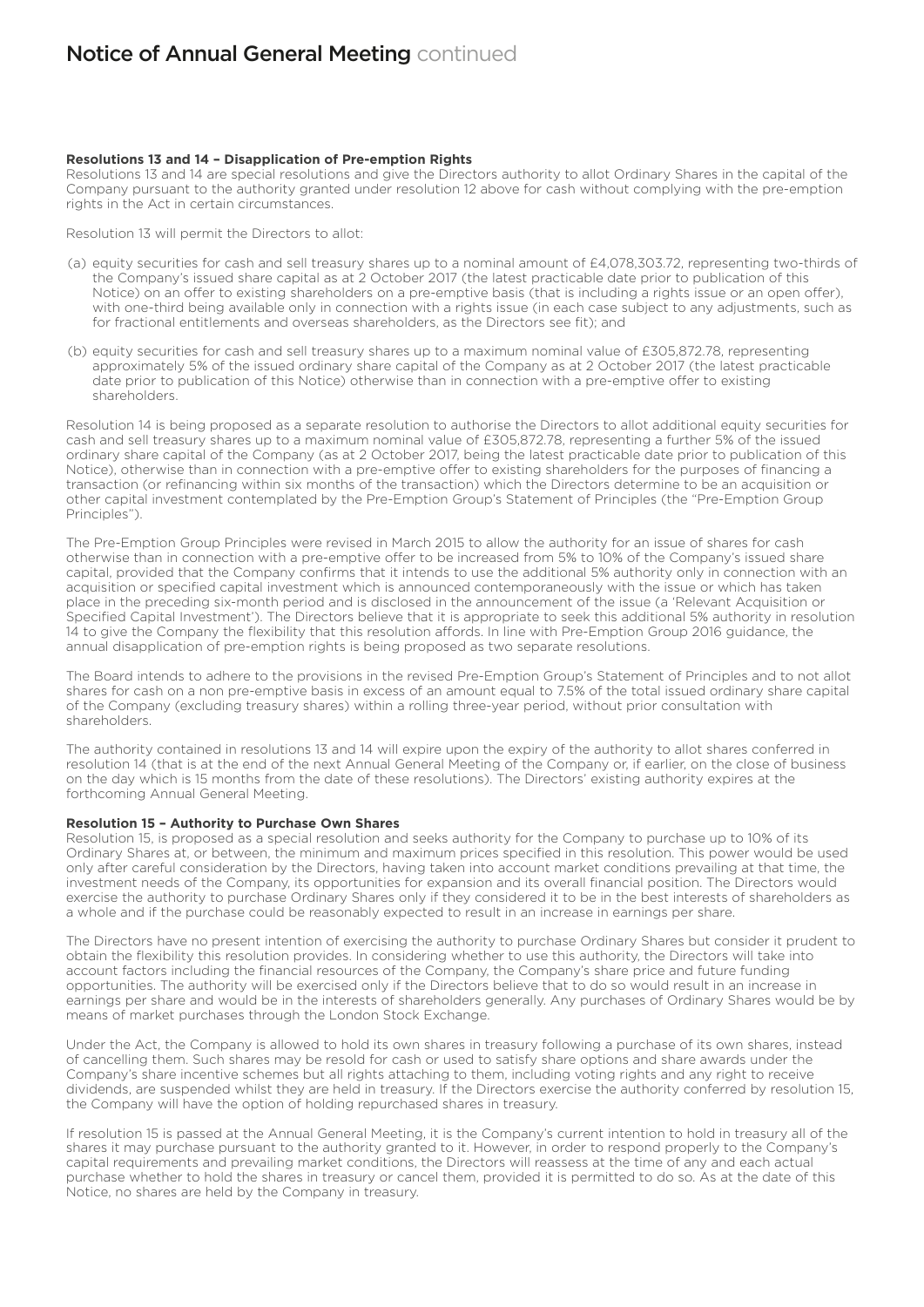At 2 October 2017 (the latest practicable date prior to the publication of this Notice), options were outstanding to subscribe for 1,447,510 Ordinary Shares, representing 2.3% of the issued share capital at that date. If the full authority to purchase such shares (existing and sought) was exercised, they would represent 2.6% of the Company's issued share capital as at that date. The authority sought at the Annual General Meeting will expire at the conclusion of the Annual General Meeting next following, or the close of business on the day which is 15 months from the date of this resolution (whichever is earlier).

## **Resolution 16 – Notice Period for General Meetings**

Resolution 16, is proposed as a special resolution and seeks the approval of shareholders to reduce to 14 clear days the notice period required for a general meeting (other than an Annual General Meeting). The notice period required for general meetings for listed companies is 21 days but the Company may provide a shorter notice period of 14 clear days (for meetings other than Annual General Meetings) provided two conditions are met. The first condition is that the Company offers a facility for shareholders to vote by electronic means. This condition is met if the Company offers a facility, accessible to all shareholders, to appoint a proxy by means of a website. The second condition is that there is an annual resolution of shareholders approving the reduction of the minimum notice period from 21 days to 14 days. Annual General Meetings will continue to be held on at least 21 clear days' notice. It is intended that the shorter notice period would not be used as a matter of routine for general meetings but only where the flexibility is merited by the business of the meeting and is thought to be in the interests of the shareholders as a whole.

## **General Notes**

This Notice is being sent to all members and to any person nominated by a member of the Company under section 146 of the Act to enjoy information rights. Information regarding the Annual General Meeting, including the information required by section 311A of the Act, is available from www.genusplc.com.

## **Proxies**

Members will find an attendance card and a form of proxy enclosed with this Notice. If you are attending the Annual General Meeting, you should bring the attendance card with you. Only holders of Ordinary Shares, or their duly appointed representatives, are entitled to attend, vote and speak at the Annual General Meeting. Any member so entitled may appoint one or more proxies to attend, speak and to vote instead of him or her. A proxy need not be a member of the Company but must attend the Annual General Meeting to represent you. Your proxy could be the Chairman, another Director of the Company or another person who has agreed to attend to represent you. Your proxy must vote as you instruct and must attend the meeting for your vote to be counted. Details of how to appoint one or more proxies are set out in the notes to the proxy form. A member may appoint more than one proxy provided each proxy is appointed to exercise rights attached to different shares. You may not appoint more than one proxy to exercise rights attached to any one share. A vote withheld is not a vote in law, which means that the vote will not be counted in the calculation of votes for or against the resolution. If no voting indication is given, your proxy will vote or abstain from voting at his or her discretion. Your proxy will vote (or abstain from voting) as he or she thinks fit in relation to any other matter which is put before the Annual General Meeting.

To be valid, a duly executed form of proxy for use at the Annual General Meeting together, if appropriate, with the power of attorney or other authority (if any) under which it is signed or a duly certified copy of such power or authority must be deposited at the offices of Equiniti Registrars, Freepost RTHJ-CLLL-KBKU, Equiniti, Aspect House, Spencer Road, Lancing, BN99 8LU at least 48 hours before the time appointed for holding the Annual General Meeting or any adjournment thereof. Alternatively, proxies may be appointed by having an appropriate CREST message transmitted, if you are a user of the CREST system (further details are below). In the case of a member which is a company, the proxy form must be executed under its common seal or signed on its behalf by an officer of the company or an attorney for the company.

To change your proxy instructions you may return a new proxy appointment using the methods set out above. Where you have appointed a proxy using the hard copy proxy form and would like to change the instructions using another hard copy proxy form, please contact Equiniti Limited, Aspect House, Spencer Road, Lancing BN99 6DA. The deadline for receipt of proxy appointments (see above) also applies in relation to amended instructions. Where two or more valid separate appointments of proxy are received in respect of the same share in respect of the same meeting, the one which is last sent shall be treated as replacing and revoking the other or others.

Completion and return of a form of proxy will not preclude shareholders from attending the Annual General Meeting and voting in person if they wish to do so.

The right to appoint a proxy does not apply to persons whose shares are held on their behalf by another person and who have been nominated to receive communications from the Company in accordance with section 146 of the Act ('nominated persons'). Nominated persons may have a right under an agreement with the registered member who holds shares on their behalf to be appointed (or to have someone else appointed) as a proxy. Alternatively, if nominated persons do not have such a right, or do not wish to exercise it, they may have a right under such an agreement to give instructions to the person holding the shares as to the exercise of voting rights.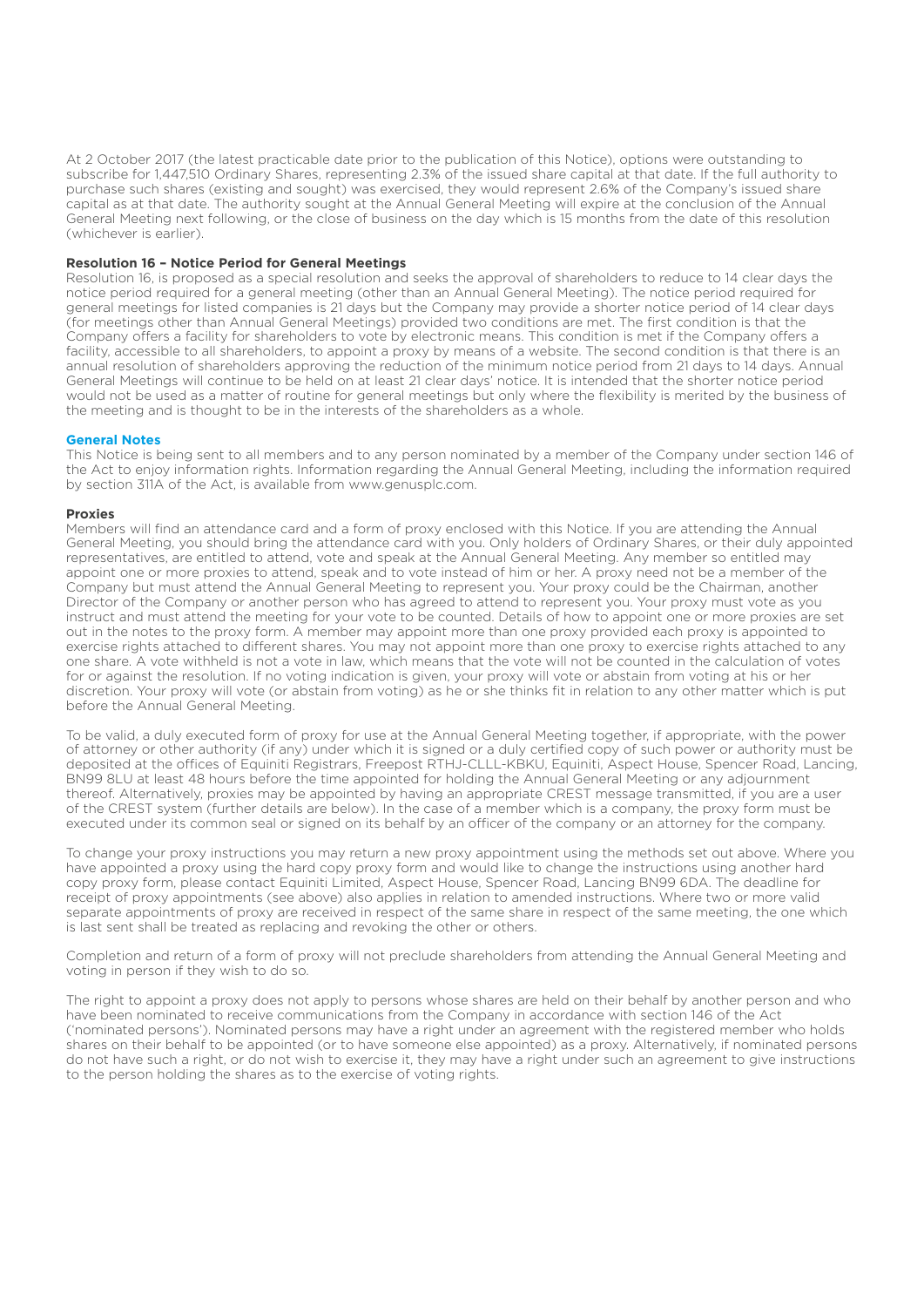## **Voting record date**

Pursuant to Regulation 41 of the Uncertificated Securities Regulations 2001, the time by which a person must be entered on the register of members of the Company in order to have the right to attend and vote at the Annual General Meeting is 6.30pm on 14 November 2017 (or if the Annual General Meeting is adjourned, members on the register of members not later than 6.30pm on the day that is two working days prior to the reconvened Annual General Meeting). Changes to entries on the register of members after the relevant time will be disregarded in determining the rights of any person to attend or vote (and the number of votes they may cast) at the Annual General Meeting or adjourned meeting.

#### **Documents on display**

Copies of contracts of service and letters of appointment between the Directors and the Company will be available for inspection at the Registered Office of the Company during normal business hours until the conclusion of the Annual General Meeting, and at the place of the Annual General Meeting for at least 15 minutes prior to the Annual General Meeting until its conclusion.

## **CREST**

CREST members who wish to appoint a proxy or proxies through the CREST electronic proxy appointment service may do so for this Annual General Meeting to be held on 16 November 2017 at 11.00am and any adjournment(s) thereof by using the procedures described in the CREST Manual found on the Euroclear website www.euroclear.com. CREST Personal Members or other CREST sponsored members, and those CREST members who have appointed a voting service provider(s), should refer to their CREST sponsor or voting service provider(s), who will be able to take the appropriate action on their behalf. In order for a proxy appointment or instruction made using the CREST service to be valid, the appropriate CREST message (a 'CREST Proxy Instruction') must be properly authenticated in accordance with Euroclear UK and Ireland Limited's specifications and must contain the information required for such instructions, as described in the CREST Manual. The message, regardless of whether it constitutes the appointment of a proxy or to an amendment to the instruction given to a previously appointed proxy must, in order to be valid, be transmitted so as to be received by the issuer's agent (ID RA19) by the latest time(s) for receipt of proxy appointments specified in this Notice of Annual General Meeting. For this purpose, the time of receipt will be taken to be the time (as determined by the timestamp applied to the message by the CREST Applications Host) from which the issuer's agent is able to retrieve the message by enquiry to CREST in the manner prescribed by CREST. After this time, any change of instructions to proxies appointed through CREST should be communicated to the appointee through other means.

CREST members and, where applicable, their CREST sponsors or voting service providers should note that Euroclear UK and Ireland Limited do not make available special procedures in CREST for any particular messages. Normal system timings and limitations will therefore apply in relation to the input of CREST Proxy Instructions. It is the responsibility of the CREST member concerned to take (or, if the CREST member is a CREST personal member or sponsored member or has appointed a voting service provider(s), to procure that his CREST sponsor or voting service provider(s) take(s)) such action as shall be necessary to ensure that a message is transmitted by means of the CREST system by any particular time. In this connection, CREST members and, where applicable, their CREST sponsors or voting service providers are referred, in particular, to those sections of the CREST Manual concerning practical limitations of the CREST system and timings.

The Company may treat as invalid a CREST Proxy Instruction in the circumstances set out in Regulation 35(5) (a) of the Uncertificated Securities Regulations 2001, as amended.

## **Corporate Representatives**

Any corporation which is a member can appoint one or more corporate representatives who may exercise on its behalf all of its powers as a member provided that they do not do so in relation to the same shares.

## **Total Voting Rights**

As at 2 October 2017 (being the latest practicable date before publication of this Notice), the Company's issued share capital comprised 61,174,556 Ordinary Shares of 10 pence each. As at the date of this Notice, no shares are held by the Company in treasury. Each Ordinary Share carries the right to one vote at a general meeting of the Company and, therefore, the total number of voting rights in the Company as at 2 October 2017 is 61,174,556. The Company's website, referred to above, will include the contents of this Notice, information on the number of shares and voting rights and, if applicable, any shareholders' statements, shareholders' resolutions or shareholders' matters of business received by the Company after the date of this Notice.

#### **Questions**

Under section 319A of the Act, the Company must cause to be answered at the Annual General Meeting any question a member asks relating to the business being dealt with at the Annual General Meeting unless answering the question would interfere unduly with the preparation for the Annual General Meeting or involve the disclosure of confidential information; the answer has already been given on a website in the form of an answer to a question; or it is undesirable in the interests of the Company or the good order of the Annual General Meeting that the question be answered.